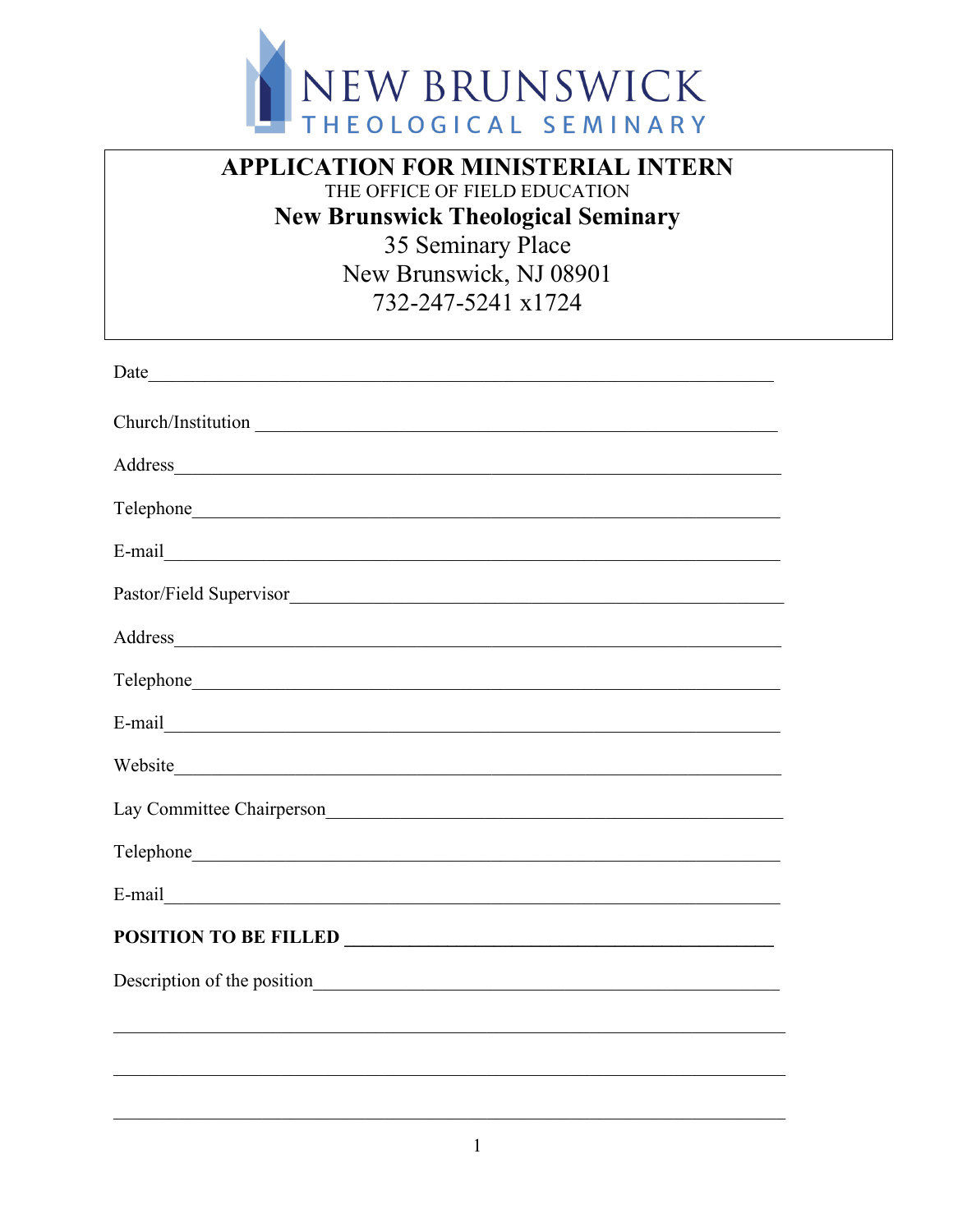

## **Particular Responsibilities:**

| Education<br><u> 1980 - Johann Stein, marwolaethau a bhann an t-Amhain an t-Amhain an t-Amhain an t-Amhain an t-Amhain an t-A</u>                                                                                             |
|-------------------------------------------------------------------------------------------------------------------------------------------------------------------------------------------------------------------------------|
|                                                                                                                                                                                                                               |
|                                                                                                                                                                                                                               |
| Other and the contract of the contract of the contract of the contract of the contract of the contract of the contract of the contract of the contract of the contract of the contract of the contract of the contract of the |
|                                                                                                                                                                                                                               |
|                                                                                                                                                                                                                               |
|                                                                                                                                                                                                                               |
| Time required each week                                                                                                                                                                                                       |
| Remuneration                                                                                                                                                                                                                  |

It is understood that the church/institution will reimburse the student for transportation costs to and from the seminary to the location of service and for such travel that is connected to the assigned work, and that hospitality will be provided where appropriate. The mileage rate is set by the Internal Revenue Service.

In order for a student to receive field education credit for the assignment, a Learning/Serving Covenant must be completed and returned to the Director of Field Education by the date required. The pastor/field supervisor will also be required to complete appropriate evaluations and return them to the Director by the required date. A copy of the Field Education Handbook for Supervisors and Students will be supplied to the pastor/field supervisor.

This assignment is part of the student's educational experience; therefore, the seminary is interested in placements which provide careful supervision and design meaningful opportunities for the students. Pastors/supervisors are required to complete an online orientation prior to being approved as a placement site. (The link to access the orientation will be supplied by the Seminary.)

For additional information, contact the Director of Field Education, The Rev. Dr. Faye Taylor at the address or telephone number below.